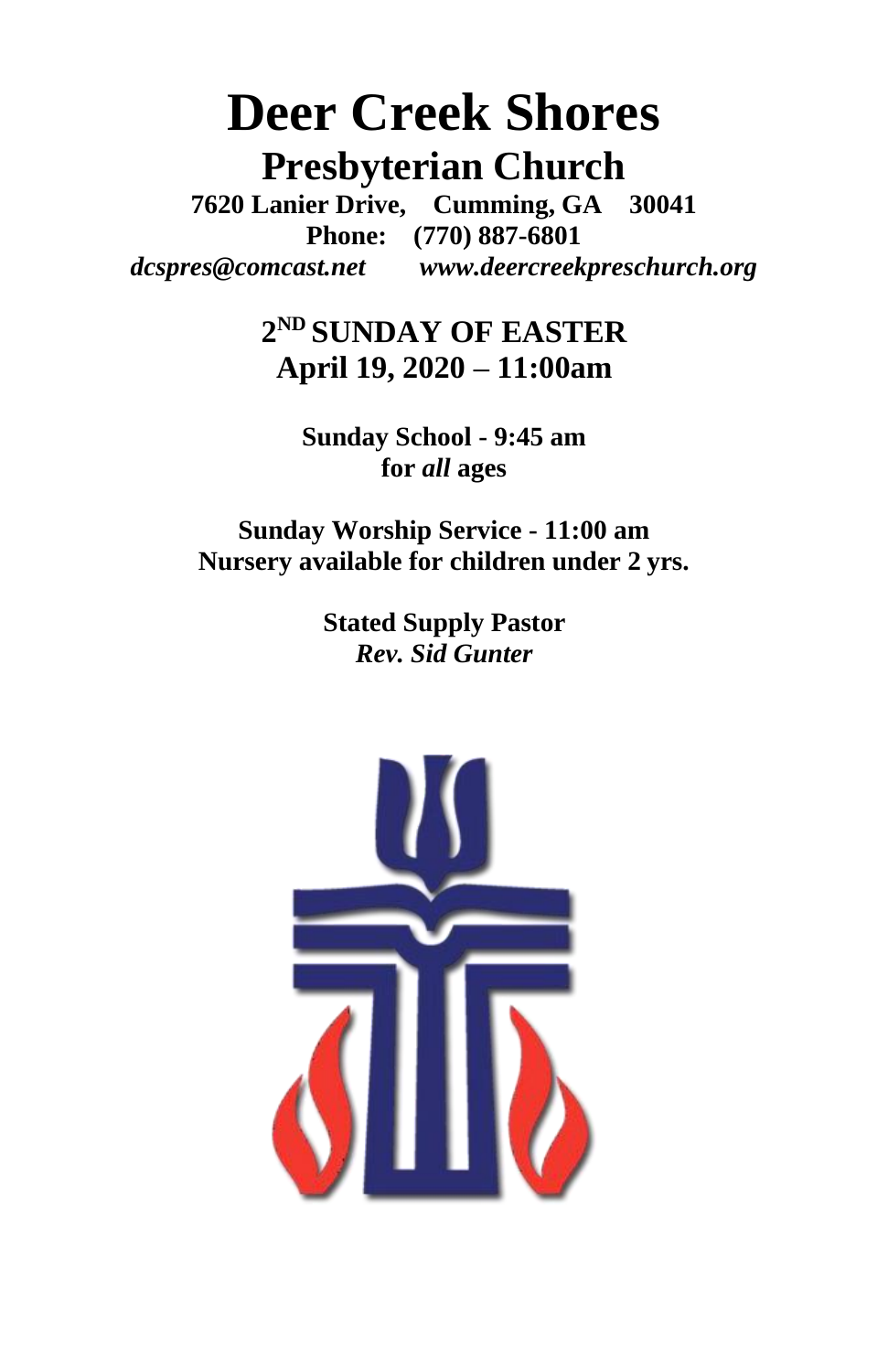# **ORDER OF WORSHIP**

#### PRELUDE *Chorale*

J.S. Bach

Chiming of the Hour Welcome and Announcements Passing of the Peace A Time of Preparation

#### CALL TO WORSHIP

Leader: Every Sunday is a Little Easter.

**People: Every Sunday we gather in the name of the Risen Christ and in the power of the Resurrection.**

Leader: Every Sunday we remember Christ's love, Christ's sacrifice, Christ's victory!

**People: Every Sunday we hear anew with joy the angel's words: "He is not here. He is risen!"**

**All: Come let us worship the Easter God.**

#### OPENING PRAYER (unison)

**God, you are the source of our life. Gather us now together, we pray. Form us into a Holy Community of your own people, molding us by the breath of your Holy Spirit. Be known among us, grant us the assurance of your presence, your love, and your renewing power through your word and spirit, reveal to us your purpose in our lives. We pray in the name of the Risen Christ. Amen.**

HYMN *Victory in Jesus*

*1. I heard an old, old story, how a Savior came from glory, How he gave His life on Calvary to save a wretch like me. I heard about His groaning, of His precious blood's atoning,*

*Then I repented of my sins and won the victory.*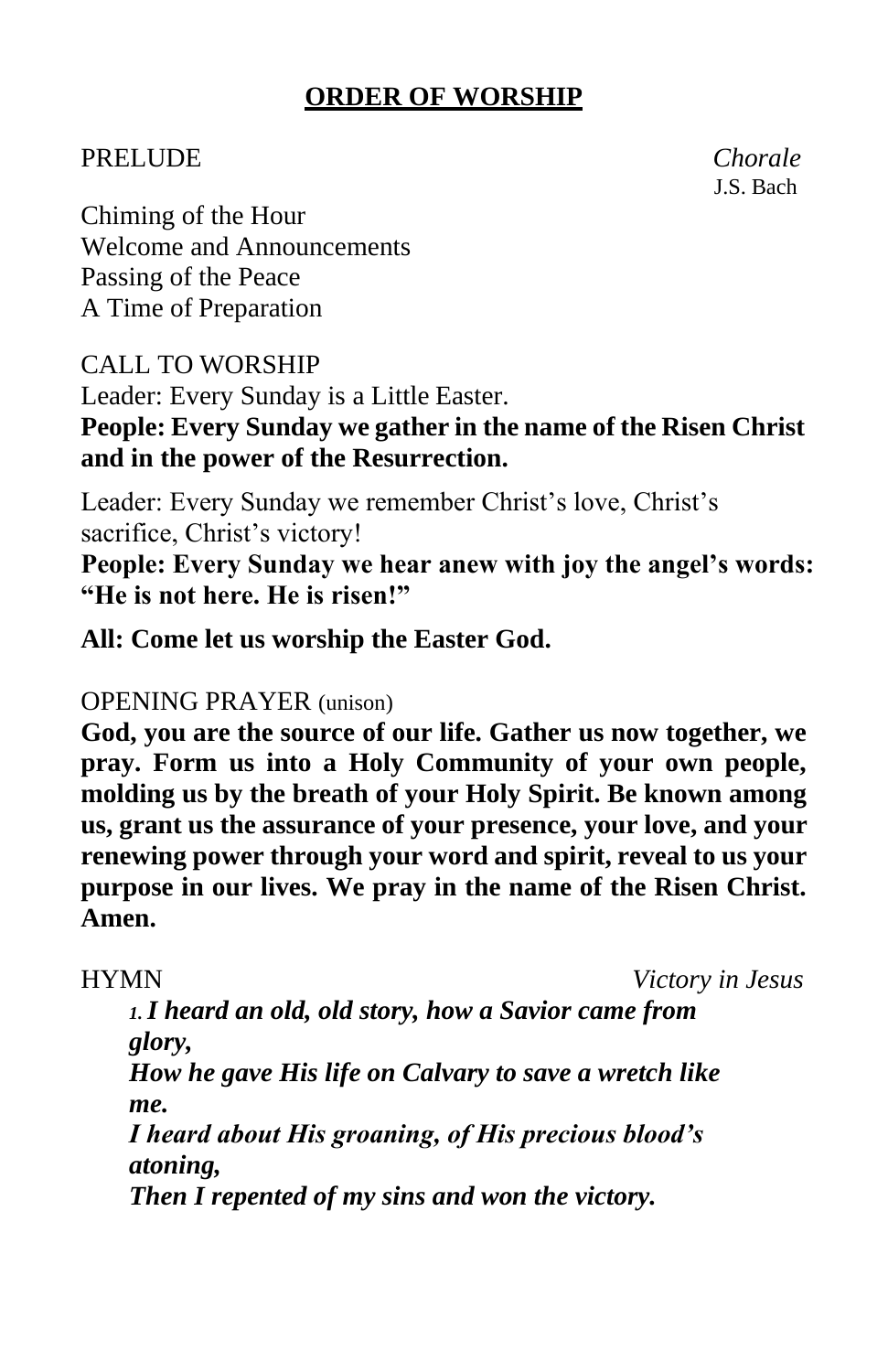*Refrain: O victory in Jesus, my Savior forever! He sought me and bo't me with His redeeming blood. He loved me ere I knew Him, and all my love is due Him. He plunged me to victory beneath his cleansing flood.*

*2. I heard about His healing, of His cleansing pow'r revealing, How He made the lame to walk again and caused the blind to see. And then I cried, "Dear Jesus, come and heal my broken spirit," And somehow Jesus came and bro't to me the victory.* 

*(Refrain)*

*3. I heard about a mansion He has built for me in glory, And I heard about the streets of gold beyond the crystal sea;*

*About the angels singing, and the old redemption story; And some sweet day I'll sing up there the song of victory.*

*(Refrain)*

# CALL TO CONFESSION

# PRAYER OF CONFESSION (unison)

**O God, you have made peace with us by the resurrection of Jesus Christ but we have refused to accept your peace. You have set us free and made us whole but we live broken and fragmented lives. You see all of creation as one but we see our part as the only one. There is no pain in the world that you do not know but we close our eyes to pain other than our own. You have given us victory over death but we worry constantly about the end of our lives. You have created the people of the world as one body but**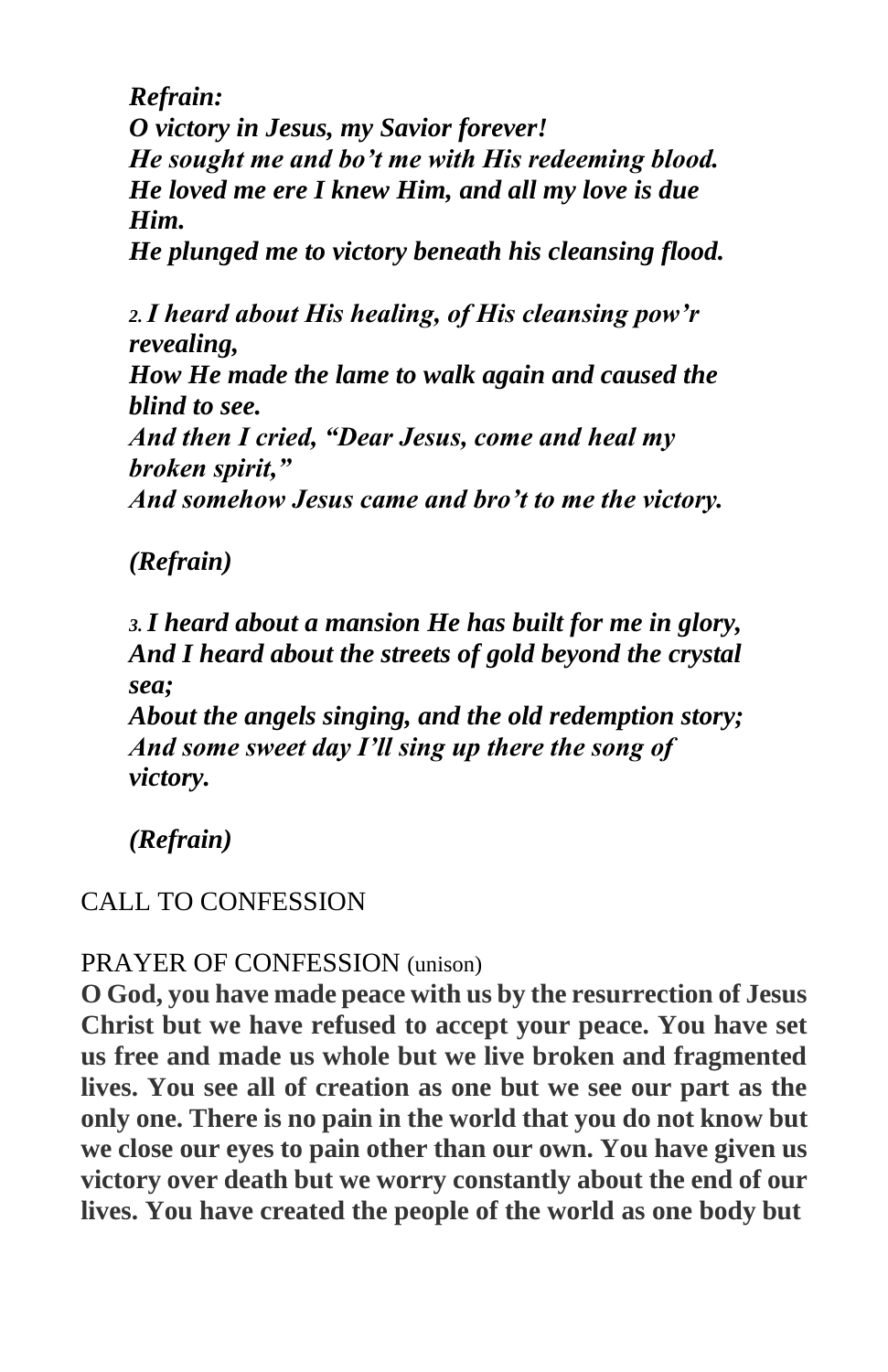**we divide Christ's body into separate parts. Bring us together; keep us sowing the seeds of hope. Forgive our shortsightedness and our brokenness. For we ask in Jesus' name, Amen.**

ASSURANCE OF PARDON

GLORIA PATRI

*Glory be to the Father, and to the Son, and to the Holy Ghost. As it was in the beginning, It is now and ever shall be, World without end. Amen*

PRAYERS OF THE PEOPLE—The Lord's Prayer (unison)

**Our Father, who art in heaven, hallowed be thy name, thy kingdom come, thy will be done, on earth as it is in heaven. Give us this day our daily bread; and forgive us our debts, as we forgive our debtors; and lead us not into temptation, but deliver us from evil. For thine is the kingdom, and the power, and the glory, forever. Amen.**

ANTHEM *All the Earth Rejoice* Vivaldi

# SCRIPTURE READING

#### Luke 24:1-12

**24** But on the first day of the week, at early dawn, they came to the tomb, taking the spices that they had prepared. **<sup>2</sup>**They found the stone rolled away from the tomb, **<sup>3</sup>**but when they went in, they did not find the body. **<sup>4</sup>**While they were perplexed about this, suddenly two men in dazzling clothes stood beside them. **<sup>5</sup>**The women were terrified and bowed their faces to the ground, but the men said to them, "Why do you look for the living among the dead? He is not here, but has risen. <sup>6</sup>Remember how he told you, while he was still in Galilee, **<sup>7</sup>** that the Son of Man must be handed over to sinners, and be crucified, and on the third day rise again." **<sup>8</sup>**Then they remembered his words, **<sup>9</sup>**and returning from the tomb, they told all this to the eleven and to all the rest. **<sup>10</sup>** Now it was Mary Magdalene, Joanna, Mary the mother of James, and the other women with them who told this to the apostles. <sup>11</sup> But these words seemed to them an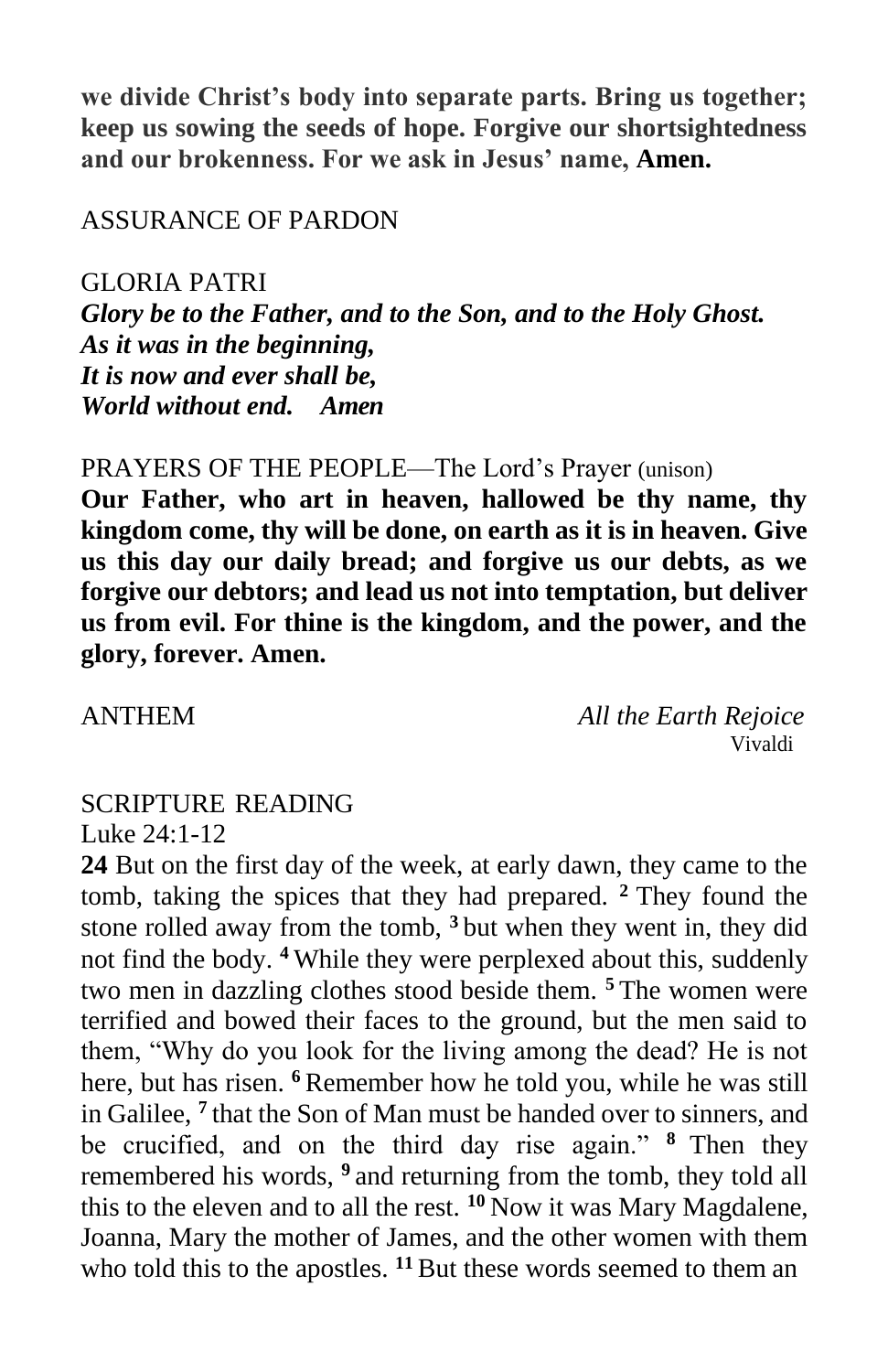idle tale, and they did not believe them. **<sup>12</sup>**But Peter got up and ran to the tomb; stooping and looking in, he saw the linen cloths by themselves; then he went home, amazed at what had happened.

### MESSAGE *He Is Risen*

AN AFFIRMATION OF FAITH—Apostles' Creed (unison)

**I believe in God, the Father almighty, creator of heaven and earth. I believe in Jesus Christ, his only Son, our Lord. He was conceived by the power of the Holy Spirit and born of the virgin Mary. He suffered under Pontius Pilate, was crucified, died, and was buried. He descended to the dead. On the third day he rose again. He ascended into heaven, and is seated at the right hand of the Father. He will come again to judge the living and the dead. I believe in the Holy Spirit, the holy catholic Church, the communion of the saints, the forgiveness of sins, the resurrection of the body, and the life everlasting. Amen.**

HYMN *He Lives*

*1. I serve a risen Savior, He's in the world today; I know that He is living, whatever men may say. I see His hand of mercy, I hear His voice of cheer, And just the time I need Him, He's always near.*

*Refrain: He Lives (He lives), He lives (He lives)! Christ Jesus lives today! He walks with me and talks with me along life's narrow way.* 

*He lives (He lives), He lives (He lives), salvation to impart! You ask me how I know He lives? He lives within my heart!*

*2. In all the world around me I see His loving care; And tho' my heart grows weary, I never will despair. I know that He is leading thro' all the stormy blast; The day of His appearing will come at last.*

*(Refrain)*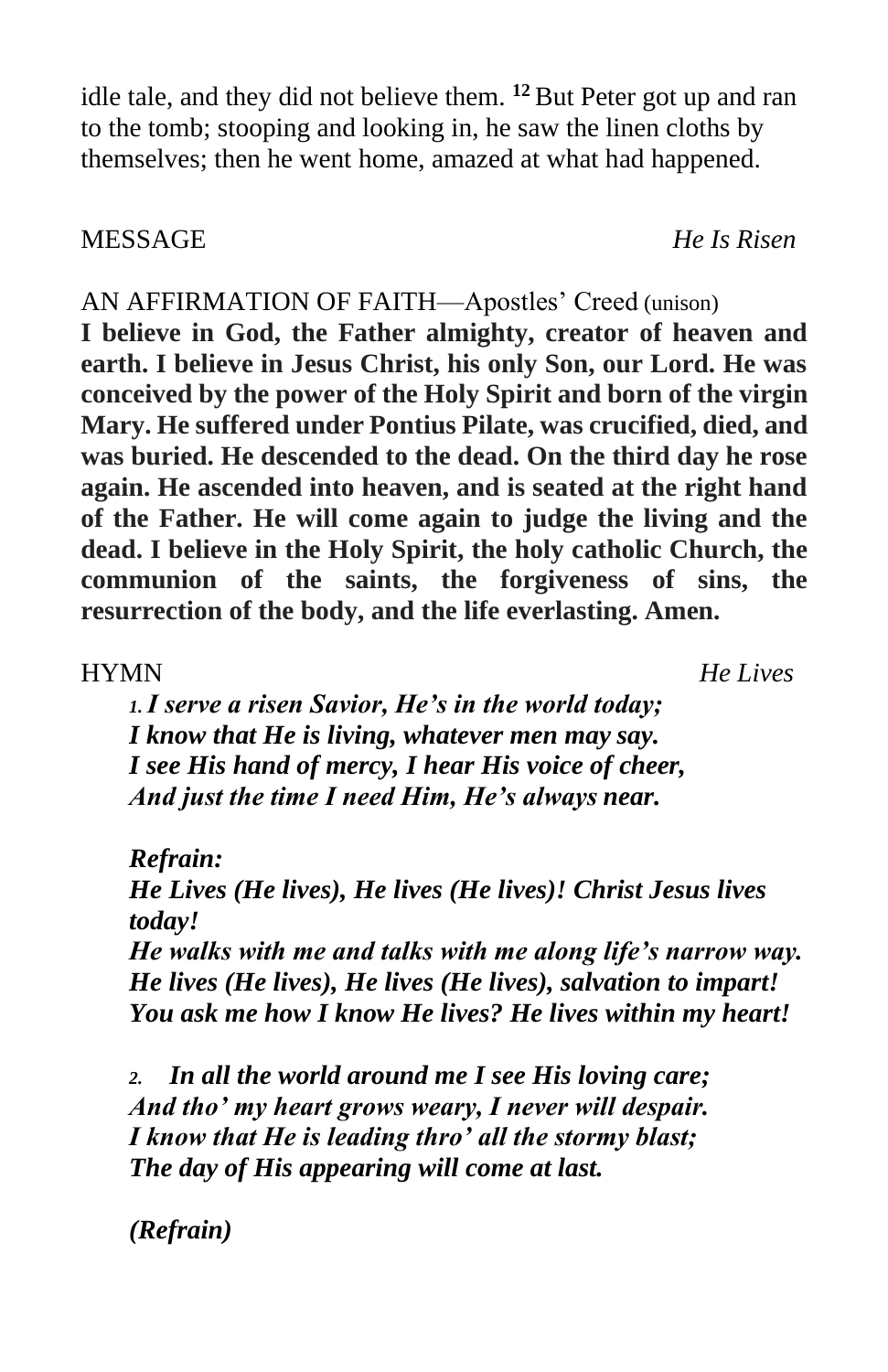*3. Rejoice, rejoice, O Christian, lift up your voice and sing. Eternal hallelujahs to Jesus Christ, the King! The hope of all who seek Him, the Help of all who find, None other is so loving, so good and kind.*

*(Refrain)*

#### PRESENTATION OF TITHES AND OFFERINGS

ACT OF PRAISE (The Doxology) *Praise God from whom all blessings flow; Praise Him, all creatures here below. Praise Him above, ye heavenly host; Praise Father, Son, and Holy Ghost. Amen*

#### PRAYER OF DEDICATION

HYMN *Christ the Lord is Risen Today*

*1. Christ the Lord is ris'n today. Alleluia! Sons of men and angels say: Alleluia! Raise your joys and triumphs high. Alleluia! Sing, ye heav'ns and earth, reply: Alleluia!*

*2. Lives again our glorious King. Alleluia! Where, O death, is now thy sting? Alleluia! Dying once, He all doth save. Alleluia! Where thy victory, O grave? Alleluia!*

*3. Love's redeeming work is done. Alleluia! Fought the fight, the battle won. Alleluia! Death in vain forbids Him rise. Alleluia! Christ has opened paradise. Alleluia!*

*4. Soar we now where Christ has led. Alleluia! Foll'wing our exalted Head. Alleluia! Made like Him, like Him we rise. Alleluia! Ours the cross, the grave, the skies. Alleluia!*